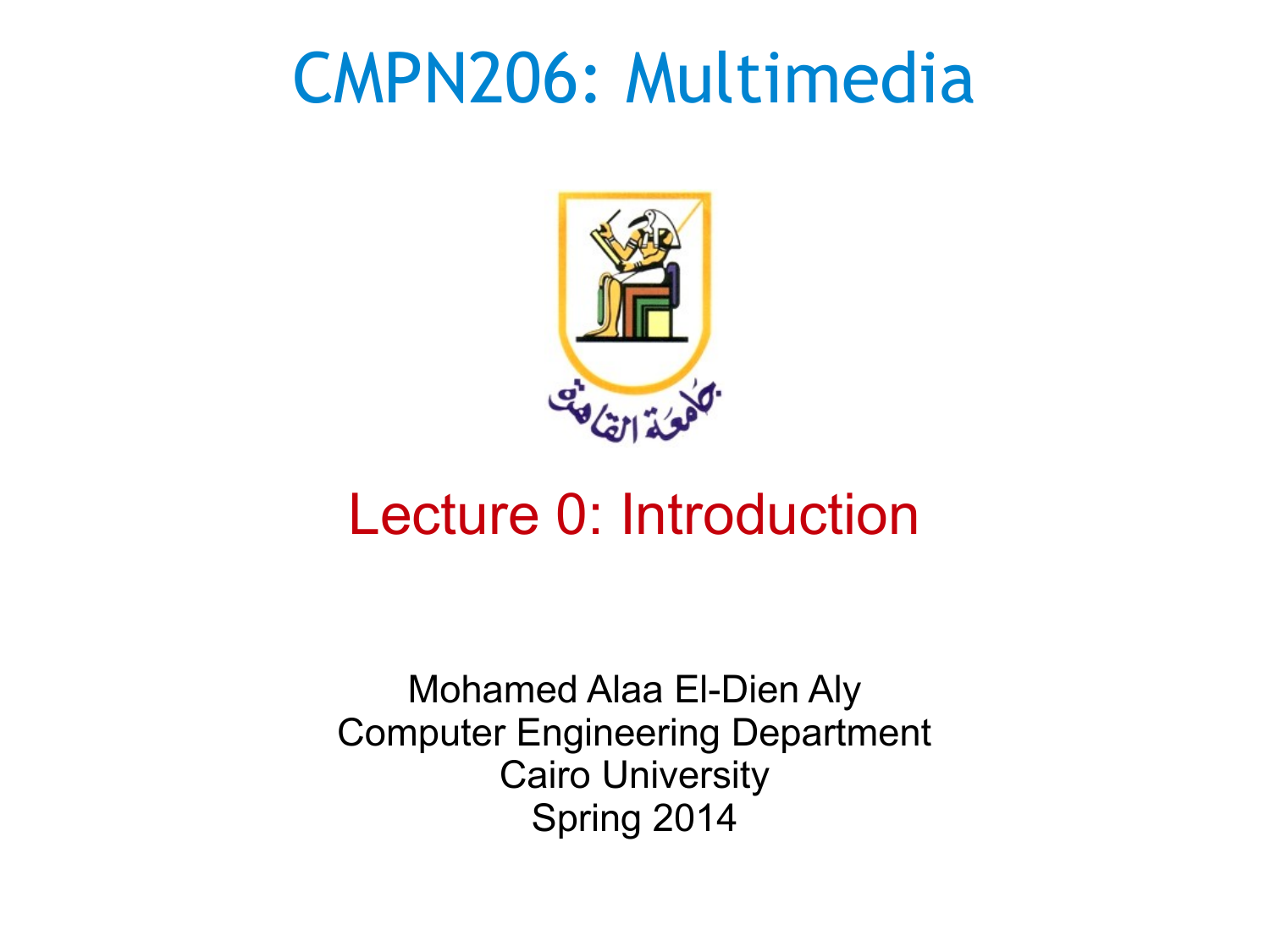

- What is Multimedia?
- Topics
- Course Logistics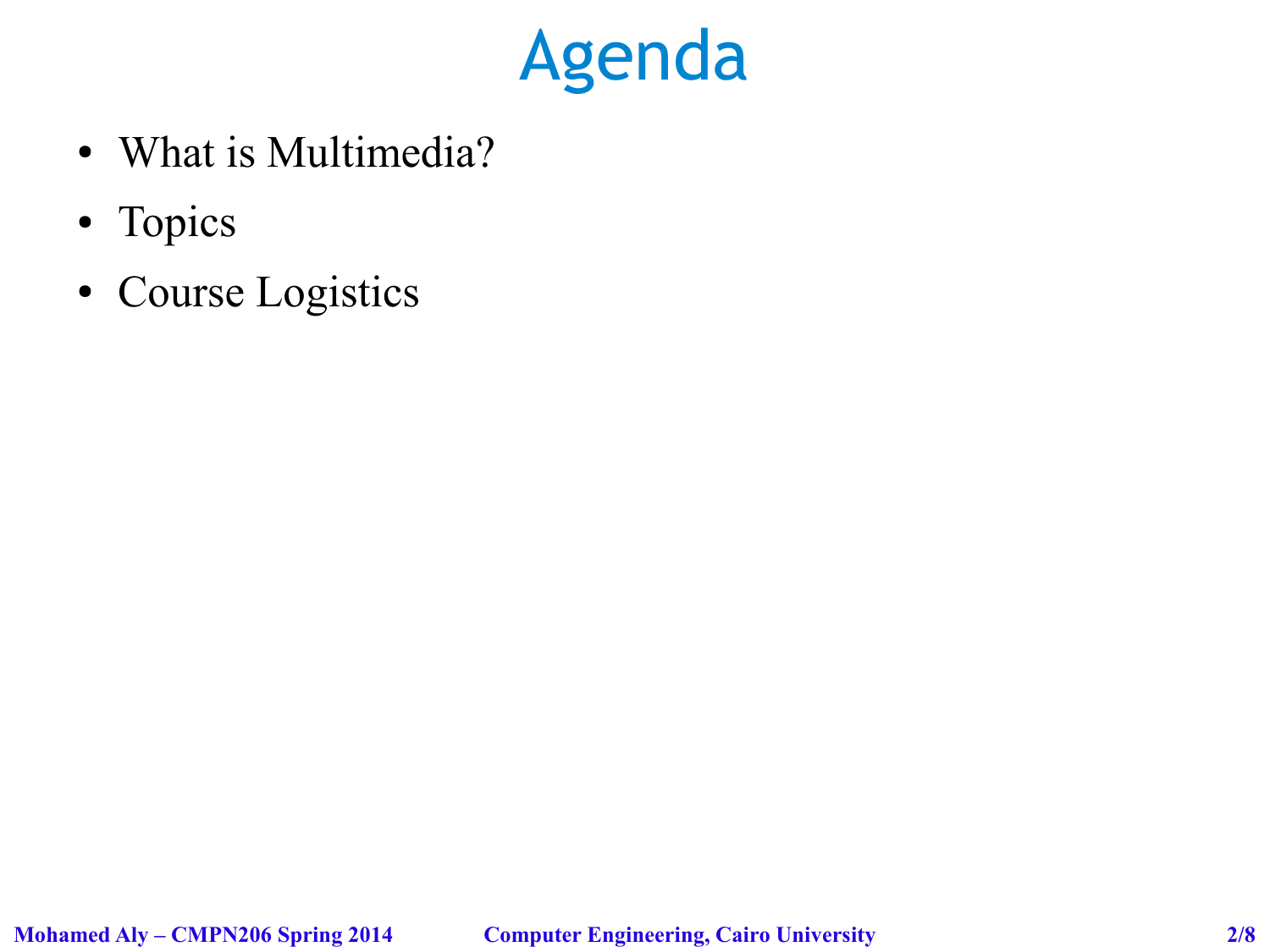# What is Multimedia?

- Multimedia includes multiple media, especially text, images, audio, and video
- Applications include:
	- Videoconferencing
	- Movies
	- Games
	- Augmented Reality
	- Virtual Reality
- We use it everyday everywhere

– …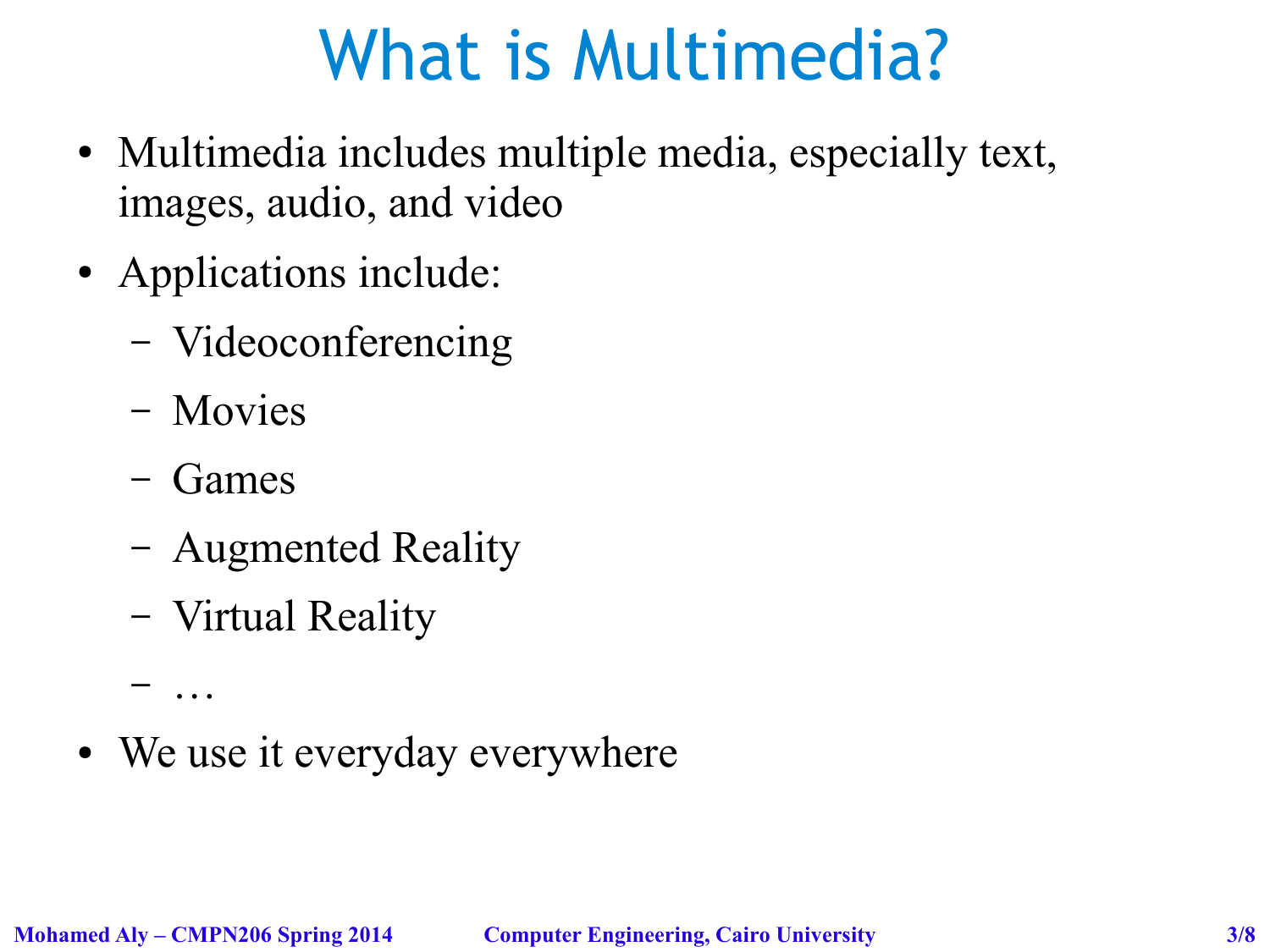## **Topics**

- Multimedia
- Representation
- Entropy and Information
- Lossless Compression
- Lossy Compression
- Examples for compression algorithms/standards of text, images, audio, and video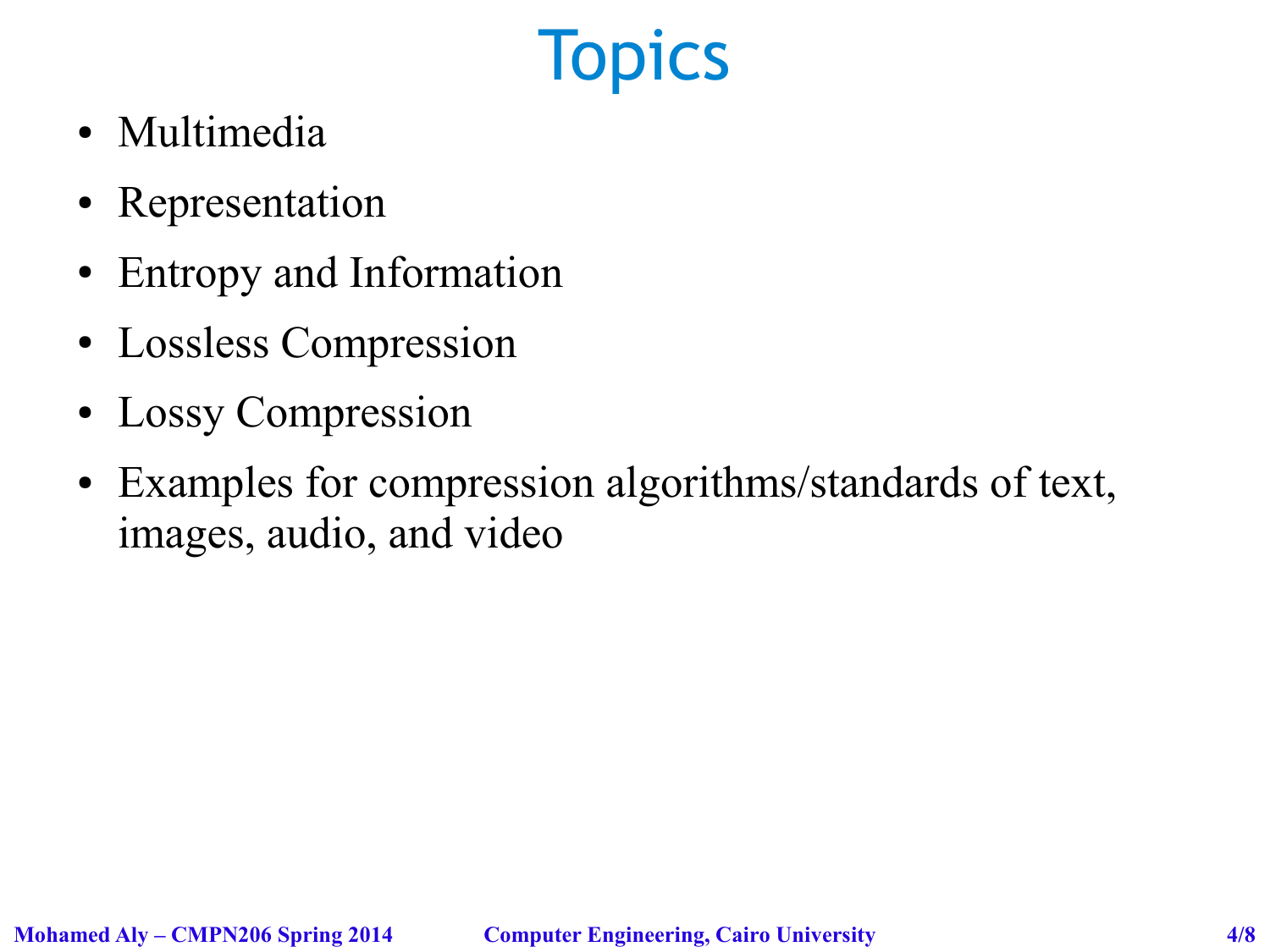## **Textbook**

● Fundamentals of Multimedia, Li and Drew. [**FM**]



• Introduction to Data Compression, Sayood. [**IDC**]

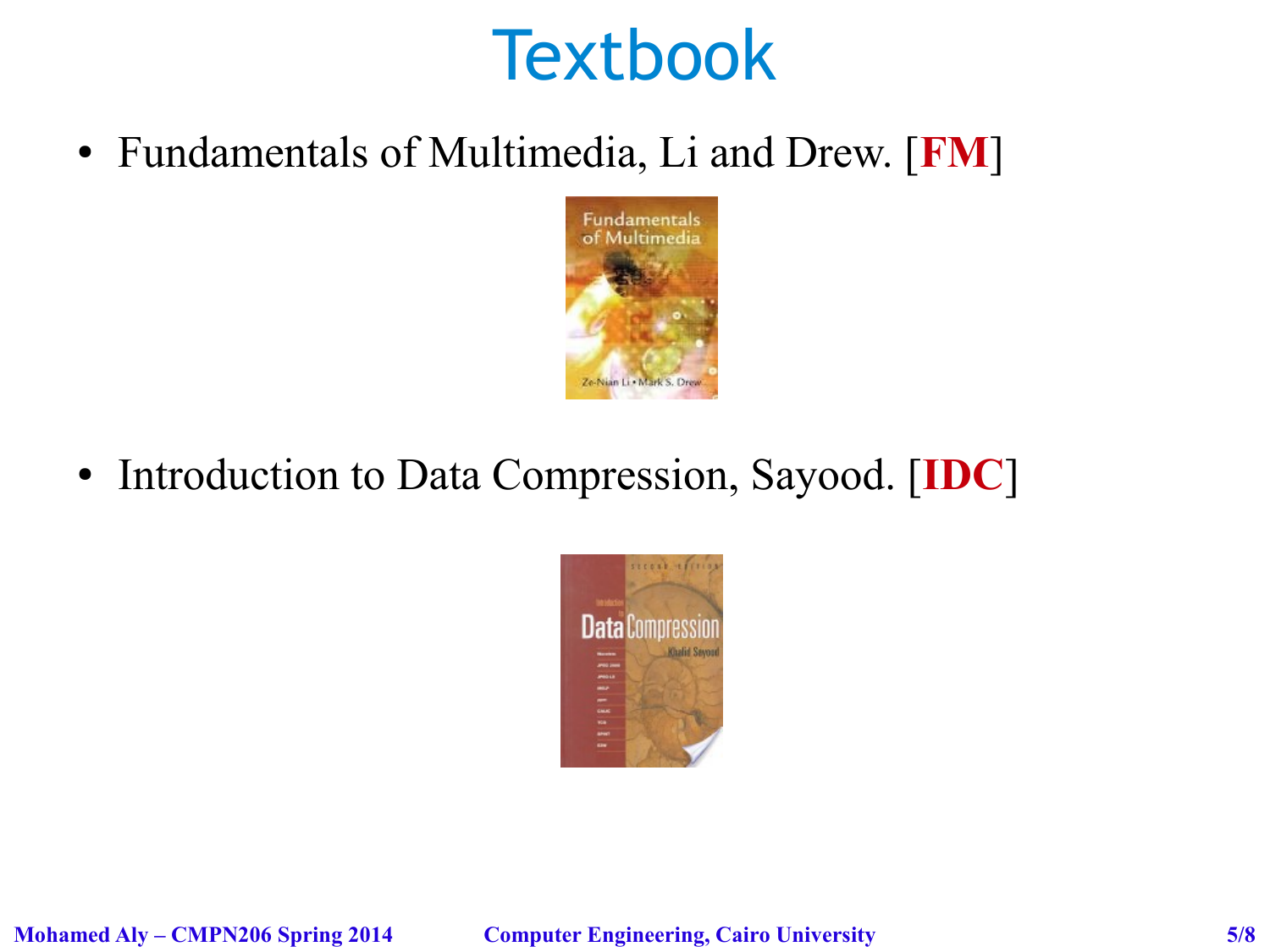#### Course

- Homeworks/Labs
	- Programming assignments in  $C++$  under Linux
	- Labs in Matlab
	- 20-25 points
- Project
	- 15-20 points
- Midterm: 20 points
- Final: 40 points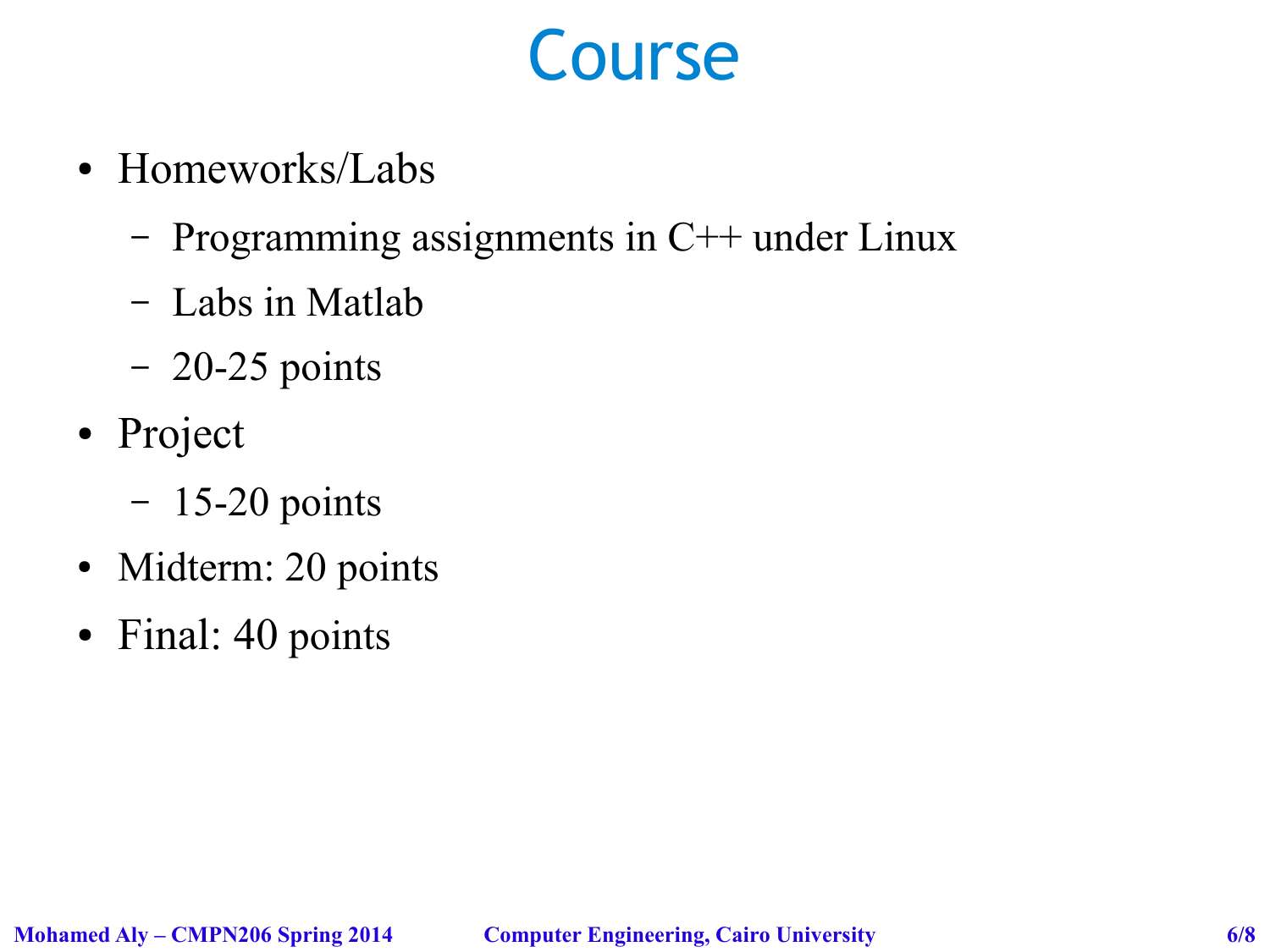## Skills

- C++ development under Linux
- Matlab
- Math
- Information Theory